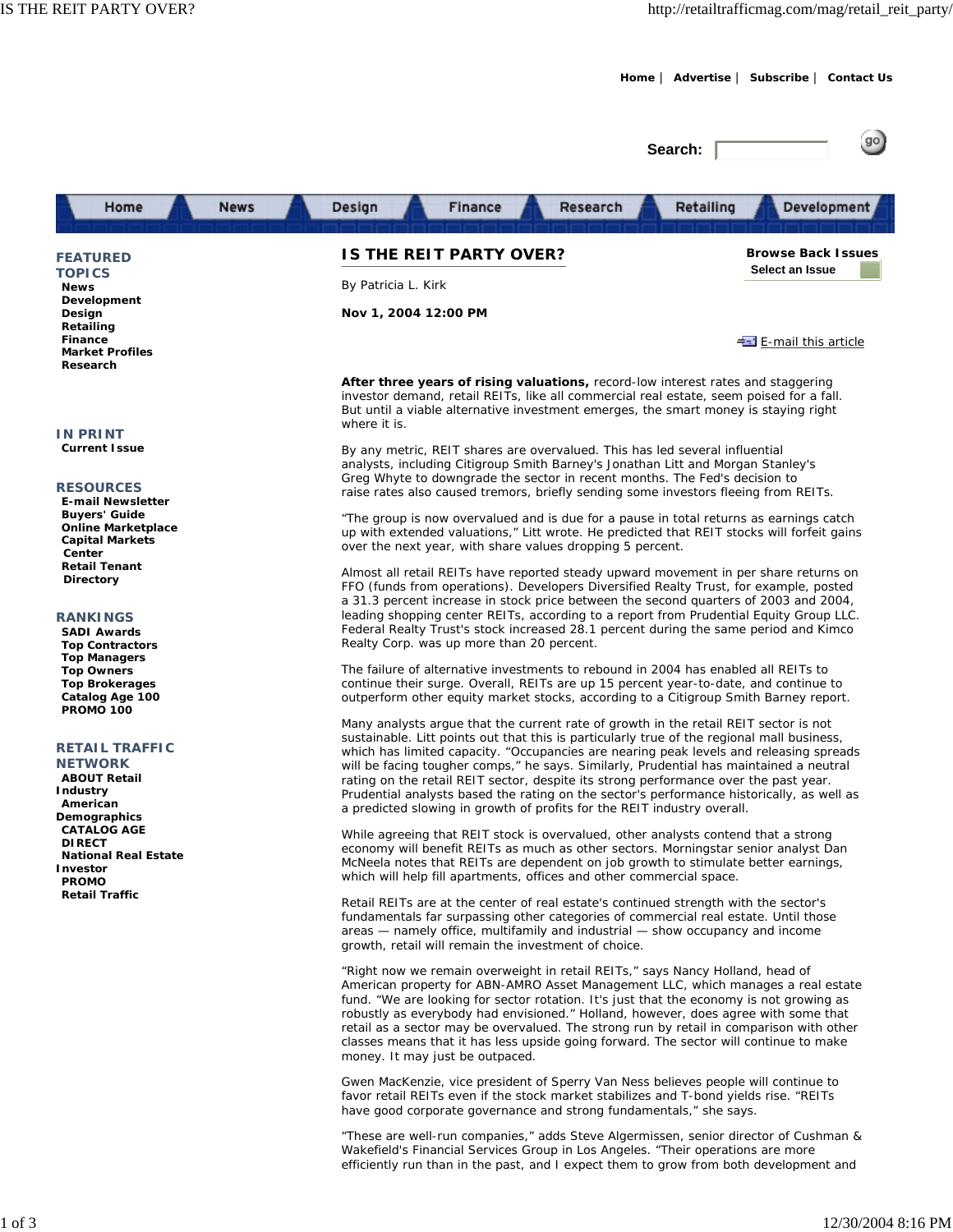acquisitions."

## **REIT Execs Strike Back**

At the heart of retail's robust record has been the sector's ability to raise rents. That's something that hasn't happened in other commercial real estate arenas. Even with a lot of new retail product coming online, retailers are still vying for the limited space in the best properties and strongest markets.

Both David Jacobstein, president and COO of Ohio-based Developers Diversified Realty Corp., and Steve Sterrett, chief financial officer for Indiana-based Simon Property Group, say rent increases on lease rollovers are significant sources of higher profits.

Developers Diversified rent increases average 22 percent for new leases and 8 percent for renewals, because occupancy is up to 97 percent from last year's high of 94.4 percent.

"We roll over 15 percent of our portfolio each year, so that's a big growth factor," Jacobstein says.

Similarly, Sterrett reports that his firm's rents are up 20 percent to 25 percent for all new and renewed leases.

"We like the long-term growth potential of the regional mall companies," Holland adds. "We like the rental improvements they are going to have as leases continue to roll over. … There are very strong fundamentals."

Also, though low interest rates have been a boon to real estate, enabling REITs to refinance their debt and helping to drive investor demand for property. Retail REIT executives say they are not concerned about rates reversing course either. They note higher interest rates signal a strong economy, which is good for business. Additionally, as a group, the retail REITs are not heavily leveraged and have locked in low fixed rates on much of their debt.

Strong balance sheets have helped retail REITs fund new development and acquisitions. Developers Diversified funded about 12 percent of its ground-up development from its own profit. The company has also been able to parlay its strong track record into accessing new sources of capital. It has formed a joint venture with Macquarie Bank of Australia and expanded its relationship with Coventry Real Estate Advisors to fund 80 percent of its value-added opportunities.

Aside from development, retail REITs have continued to consolidate through one-off and portfolio acquisitions and mergers with other firms. This year witnessed several high-profile mergers. General Growth Properties Inc. closed the biggest REIT merger ever with its \$12.6 billion acquisition of the Rouse Co. Developers Diversified purchased Benderson Development Co. and gained a portfolio of 110 centers, with a total of 18.8 million square feet, for \$2.3 billion. Simon bought Chelsea Property Group Inc. for \$3.5 billion and gained a portfolio of 60 outlet centers, with 16.1 million square feet. This trend is likely to continue.

"Ours is a mature industry, and mature industries tend to consolidate," Sterrett says.

Bank of America Securities analyst Ross Nussbaum recently drafted a list of 10 more REIT merger targets. In the retail sector he identified Macerich Co., Pan Pacific Retail and Taubman Centers as potential prey.

But with so many of the largest players in the process of digesting new assets, are there other REITs in a position to make big deals? Holland points to shopping center giant Kimco Realty Corp. as a potential buyer along with CBL & Associates, Mills Corp., Regency Centers and Pan Pacific.

"There are other companies that can buy," Holland says. "Will they do that? It's probably unlikely given the rich valuations we're seeing for properties today. It just really doesn't add a lot to the bottom line to do these big deals."

Instead, REITs with the strongest numbers are continuing to build new centers while expanding into new retail categories or across borders. Algermissen notes that active retail REITs are developing new projects, while renovating and re-tenanting existing properties.

For example, California-based Pan Pacific is focusing its growth on its core asset type: drug- and grocery-anchored neighborhood centers.

"We believe smart management teams stick to core assets," says Stuart Tanz, Pan Pacific president/CEO. "Pricing is at historic levels in terms of cap rates. From our standpoint, it's better to grow earnings in this environment by buying and selling assets — what we call 'churning' our capital, getting rid of non-core assets and re-deploying capital in assets with more growth potential."

He adds: "That's what is different about us. We will continue to focus on growing centers that provide everyday essentials."